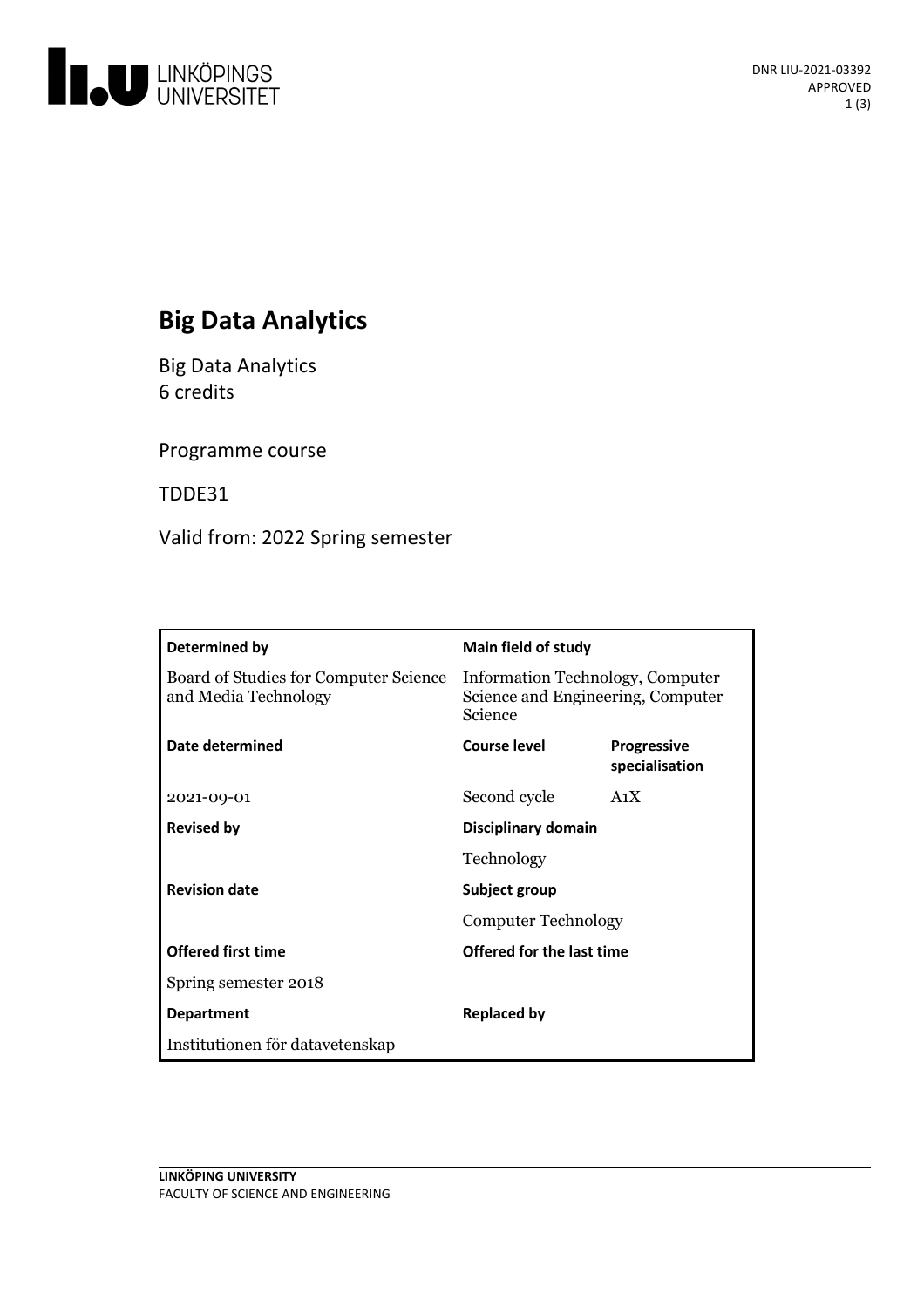## Course offered for

- Master of Science in Computer Science and Engineering
- Master of Science in Industrial Engineering and Management
- Master of Science in Information Technology
- Master of Science in Computer Science and Software Engineering
- Master of Science in Applied Physics and Electrical Engineering
- Master of Science in Industrial Engineering and Management International
- Master of Science in Applied Physics and Electrical Engineering International
- Master's Programme in Computer Science
- Master's Programme in Mathematics

## **Prerequisites**

Basic database course. Data mining or machine learning course.

## Intended learning outcomes

After completed course, the student should on an advanced level be able to:

- collect and store Big Data in a distributed computer environment
- perform basic queries to a database operating on a distributed file system
- account for basic principles of parallel computations
- use the MapReduce concept to parallelize common data processing algorithms
- be able to modify standard machine learning models in order to process Big Data
- use tools for machine learning for Big Data

#### Course content

The course introduces main concepts and tools for storing, processing and analyzing Big Data which are necessary for professional work and research in data analytics.

- Introduction to Big Data: concepts and tools
- Basic principles of parallel computing
- File systems and databases for Big Data
- Ouerving for Big Data
- Resource management in a cluster environment
- Parallelizing computations for Big Data
- Machine Learning for Big Data